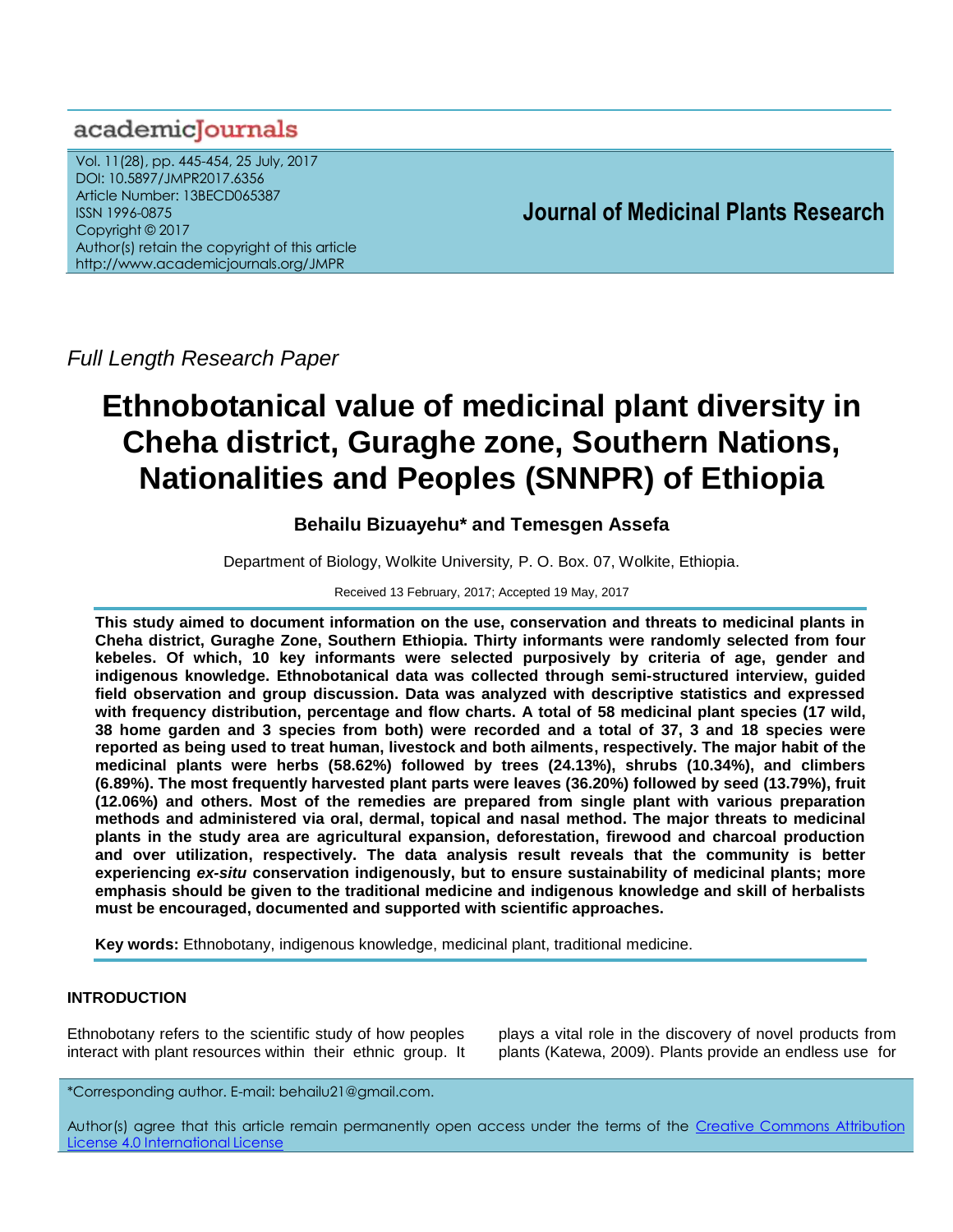every life form (Schippmann et al., 2002). They have been used in traditional medicine for thousands of years (Ghanthi and Manickam, 2008). The use of plants as a medicine by local peoples has been well documented as early as 1935 by Burkill (Mohan et al., 2008). Out of the total flowering plants in the world, more than 50,000 species are used for medicinal purposes for both human and livestock ailments (Govaerts, 2001).

In developing countries, particularly in Africa where modern health service is limited, folk remedies enjoy a respectable position (Schippmann et al., 2002). WHO estimates that at least 80% of the population relies on traditional medicine for primary healthcare (WHO, 1993). Accordingly, the promotion in healthcare service should be intensified by the application of appropriate traditional technology to healthcare improvement based on simplicity, safety, efficiency and availability at low cost, selection of essential traditional remedies, evaluation of traditional claims through scientific research, policy support for integration and inclusions in training programs at various levels (WHO, 1978).

Ethiopia is an agrarian country characterized by a wide range of ecological, climatic and edaphic conditions. In Ethiopia, traditional medicine is used by majority of rural population. This is attributed to cultural acceptability, efficiency against certain disease, physical accessibility, economic affordability and low cost (Slikkerveer, 1990; Vicchiato, 1991). Knowledge from herbalists is transformed secretively from one generation to the next through verbal communication (Pankhurst, 1990; Vicchiato, 1993). In this view, documentation of traditional use of medicinal plant is important to preserve indigenous knowledge and the role of medicinal plant in traditional medicine (Abebe and Ayehu, 1993) (Pankhurst, 2001). Therefore, proper insight should be given to indigenous knowledge and traditional medicine because it is the basis of modern scientific knowledge (Abbink, 1995; Quanah, 1998).

#### **MATERIALS AND METHODS**

#### **Description of the study area**

The study was conducted in Cheha district, Guraghe zone, SNNPR, Ethiopia (Figure 1). It is about 170 km far from Addis Ababa in South West direction along the Jimma road. Four kebeles were selected randomly from the district for a data source. The study site and informants were selected with the help of district administration and elderly people.

The district is inhabited mostly by local people and most of them rely on agricultural practices for their livelihood and income source. Their agricultural system mainly concentrates on 'Enset' cultivation and other common cereal crops such as teff, as well as other homegarden vegetables and fruits such as: *Carica papaya*, *Mangifera indica* L., *Persea americana*, *Citrus sinensis* (L.) Osbeck,

*Citrus aurantifolia* (Christm) Swingle, etc. The reason why they dominantly cultivate "*Enset;* is that; they are highly resistant to drought and the population highly depends on enset cultivation because the population is known by prepared cultural food called "*Kocho*" in different ways from "*Enset'* (Agricultural office of Gubre sub city, 2013).

It has mostly vertisol and other subsidiary soil types such as clay, silt and others. The study area is covered by trees, shrubs, herbs and grasses. The district has measured a minimum and maximum temperature range of between 25-32°C, respectively with an annual average temperature of 32°C having a woinadega agro ecology. It has also an annual average rainfall of between 200-1400 mm/annum and the summer season starts from early June and ends in August up to mid-September. It also has an altitudinal range of 1937 masl (Agricultural office of Gubre sub city, 2013).

#### **Data collection techniques**

The data collection was carried out by semi-structured interviews, guided field observations, and group discussion with herbalists (Martin 1995; Cotton, 1996) Ethnobotanical data was collected from primary and secondary sources through active participation of traditional herbalists. The primary data sources were informants using semi-structured interview, guided field observation and group discussion, while secondary data source was agricultural office of the district.

#### **Semi-structured interview**

Informants were selected randomly in this study. A total of 30 informants (5 female and 25 male) were selected from four kebeles. The selected *kebeles* for informant selection were "Ewan Chequara, Other and Sisse, Karacha and Gasore, and Buchach and Deneb" from which a total of 6, 7, 12 and 5 informants were selected respectively based on the number of traditional herbalists. The interview questions were applied to collect the required data regarding the mentioned plant species, parts used, habit and habitat, source, method of preparation, routes of administration, disease treated, threat as well as the conservation and management practices. Also, 10 key informants (7 male and 3 female) were selected purposively for preference ranking and direct matrix ranking. Age, gender and indigenous knowledge were used as criteria for selection of key informants.

#### **Guided field observation**

By the help of informants, guided field observation was done, the habit and source of the medicinal plants were observed practically, and photographic image of some representatives was captured.

#### **Group discussion**

Group discussions were conducted on threats and conservation of the medicinal plants and transfer ability of indigenous knowledge in the community. 10 group discussions' participants were randomly selected from the total informants selected for ethnobotanical data collection to gain further information on medicinal plants at community level. The information collected by group discussion was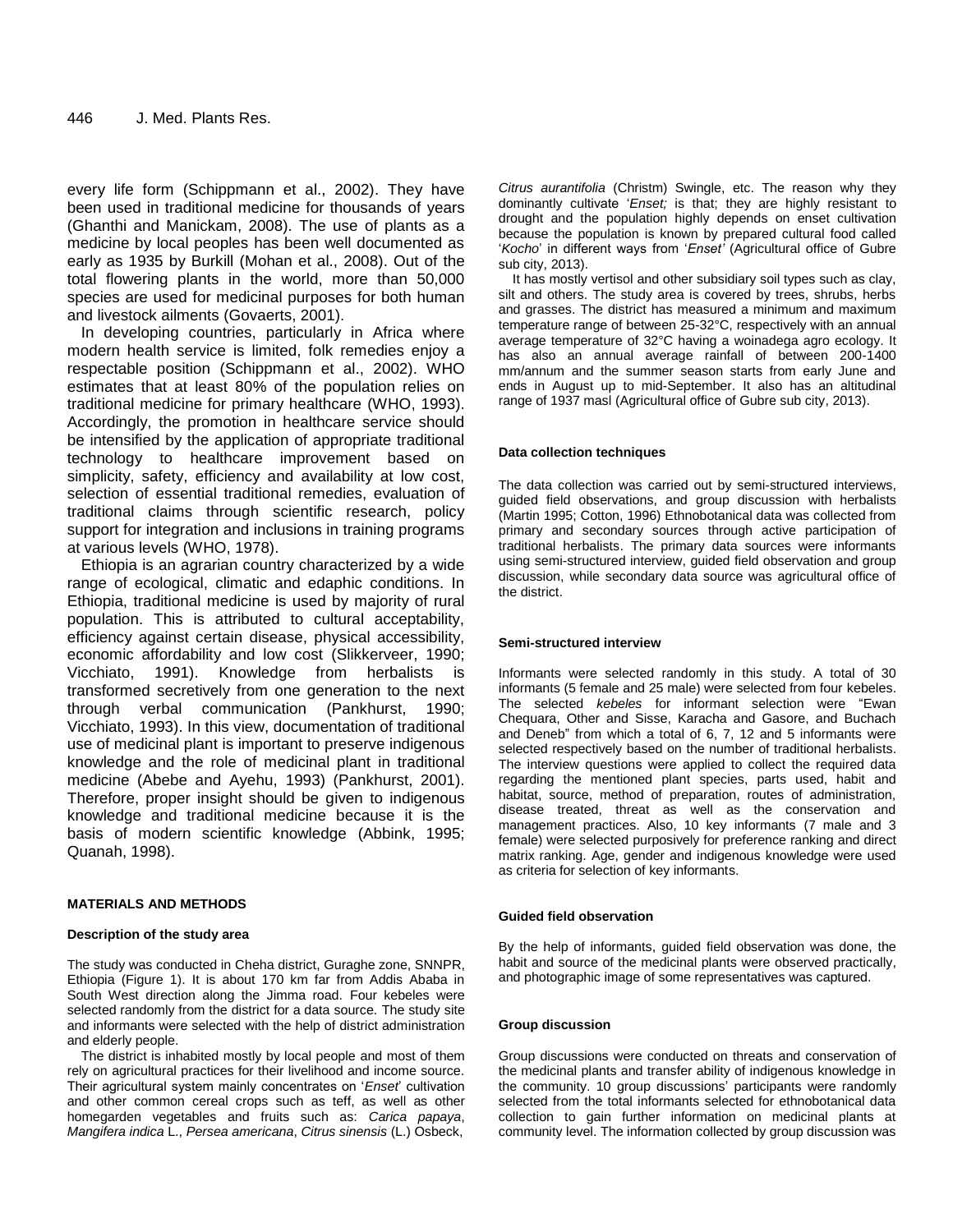

**Figure 1.** Map of the study area.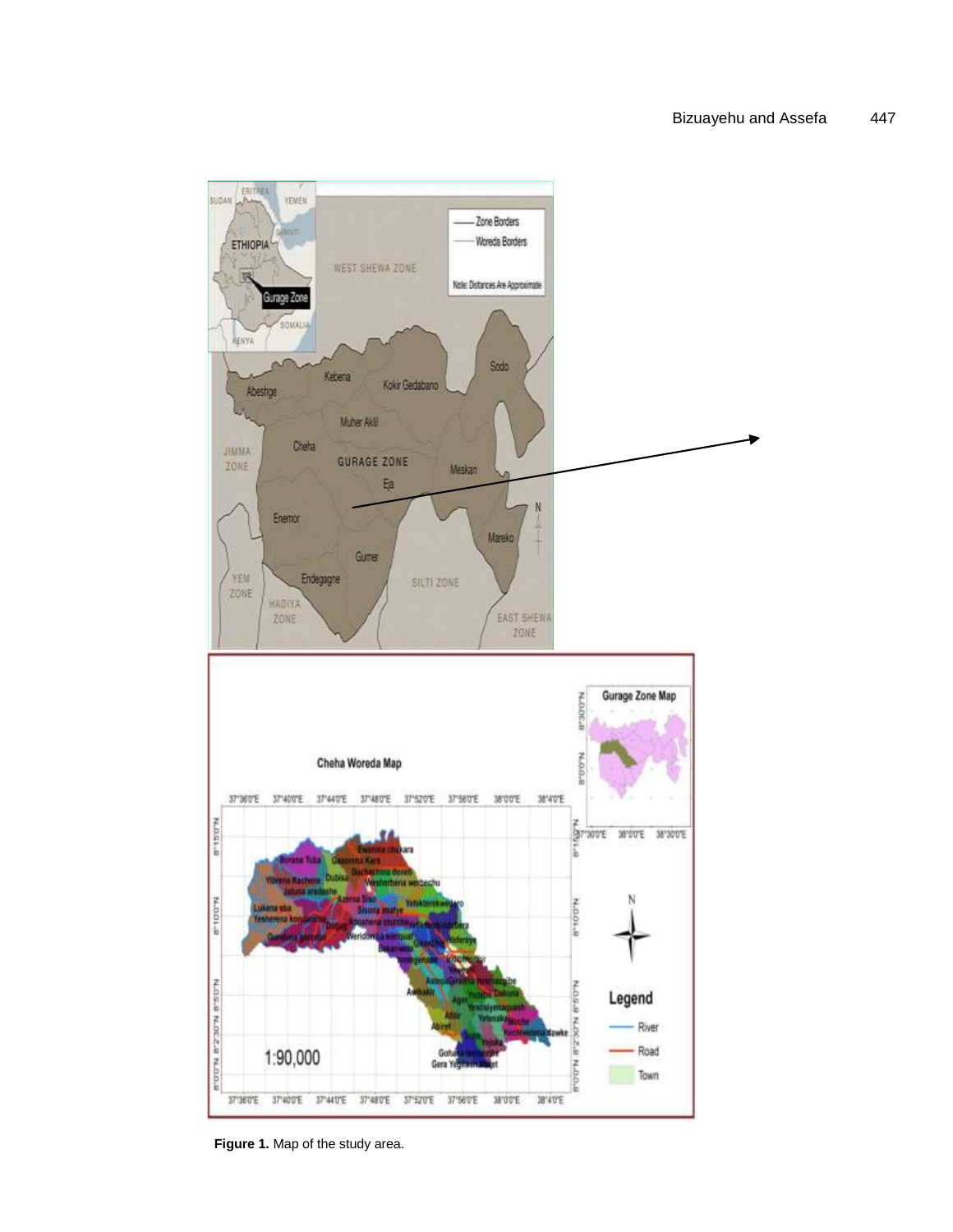

**Figure 2.** Percentage distribution of source of medicinal plants in Cheha district.

important to triangulate information collected through semi-structured interviews (Martin, 1995).

## **Data analysis**

The obtained ethnobotanical data were analyzed through statistical analysis. Quantitative data were compiled and analyzed by using descriptive statistics such as frequency distribution and percentage. The analyzed data were expressed in tables, graphs and pie-chart. Informant preference and direct matrix ranking were accomplished to identify the effective medicinal plants against malaria and compare the economic value of selected multipurpose plants.

# **RESULTS AND DISCUSSION**

### **Medicinal plant diversity and distribution**

The medicinal plants collected belong to 50 genera and 33 families. The families Asteraceae, Poaceae and Rutaceae were represented by 4 species each, while the families Brassicaceae and Fabaceae were represented by 3 species each. They were followed by Alliaceae, Anacardiaceae and Apiaceae represented by two species each, whereas the remaining 24 families were represented by a single species. A total of 58 medicinal plants used to treat human and livestock ailments were recorded. From these, 37 of them were used to treat human, 3 for livestock and 18 for both ailments. The presence of such medicinal plant diversity in the study

area within 4 *kebeles* as compared to the work (Lulekal et al., 2008) including 230 medicinal plants from 18 kebeles, indicates that the study site is hot spot area for medicinal plant diversity.

Among the 58, about 65.52% were collected from homegarden (cultivated), 29.31% from wild and 5.17% from both homegarden and wild (Figure 2). It fits with (Yirga, 2010) implies that *ex-situ* conservation is better practiced contributing to sustainable use of medicinal plants. This was due to the better understanding of the society about the value of *ex situ* conservation for the long lasting sustainability of medicinal plants.

The results of the growth form analysis show that herbs occupy the highest proportion (58.62%) followed by trees (24.13 %), shrubs (10.34%) and climbers (6.89%) (Figure 3). This finding is similar to the work of (Giday et al., 2009), where herbaceous species also represent the major proportion of medicinal plants. Such similarity may be due to similar agro-ecology, climatic factors as well as edaphic condition are suitable to herbs.

The plant parts most commonly used to treat human and livestock ailments include leaves, seeds, fruits and others. The most commonly used plant parts for herbal preparations were leaves (36.20%) followed by seeds (13.79%), fruits (12.06%), corm (10.34%), and others with respective order (Figure 4). This study is consistent with the findings of (Yirga and Zeraburk, 2011). This indicates that most of the consumable medicinal plant parts were leaves and the chance of risk of medicinal plant diversity declination is reduced. The reason is that when herbalists harvest leaf, plants have low level of wilting unlike that of root and stem harvest. Thus, the plants whose roots are used as a medicinal value have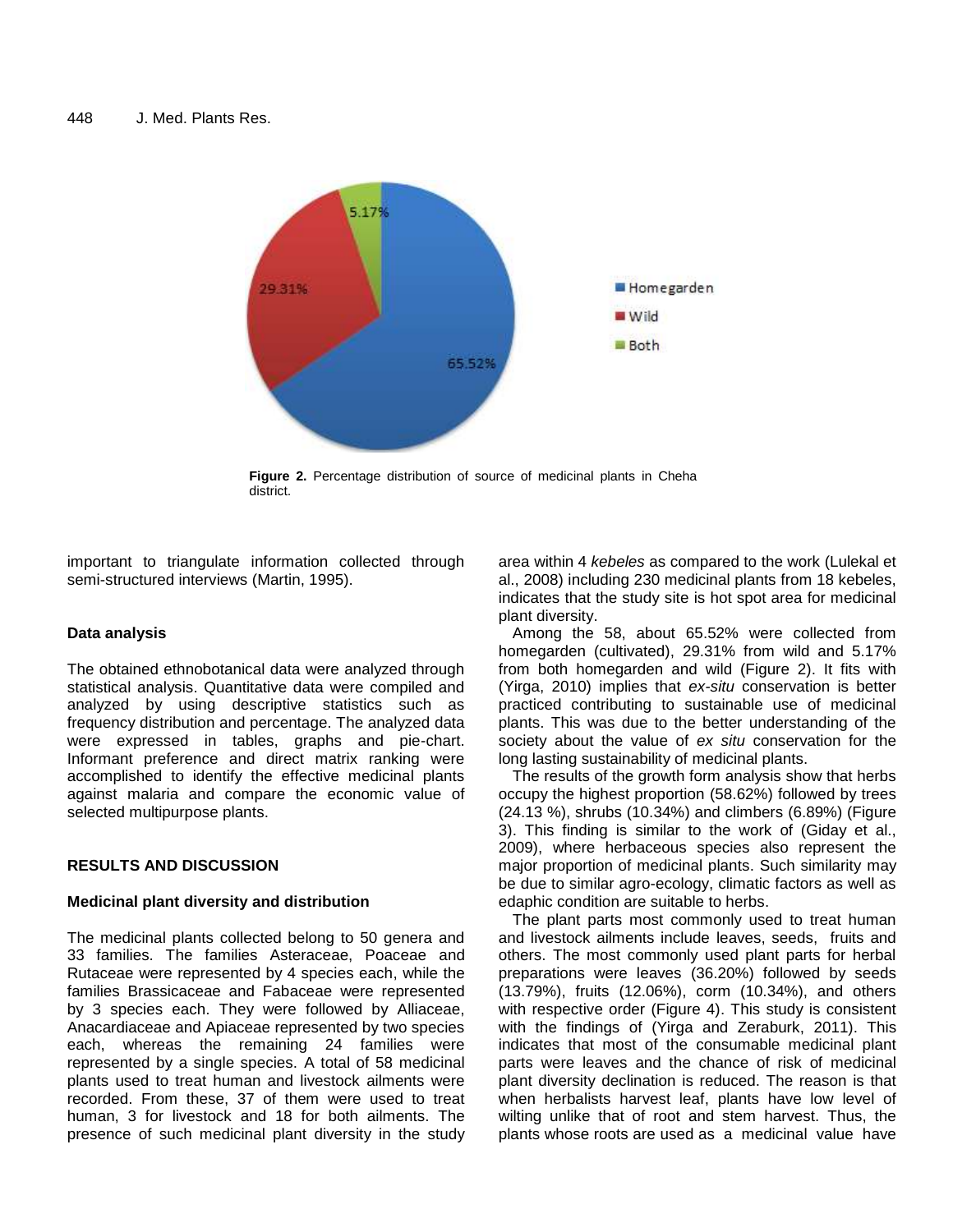

Figure 3. Habit (growth form) of medicinal plants in the study area.



**Figure 4.** Medicinal plant parts used by traditional healers for remedy preparation.

narrow range of sustainability unless sustainable conservation measures have been taken.

Medicinal plants (Figure 5) have various methods of preparation and administration for different ailments.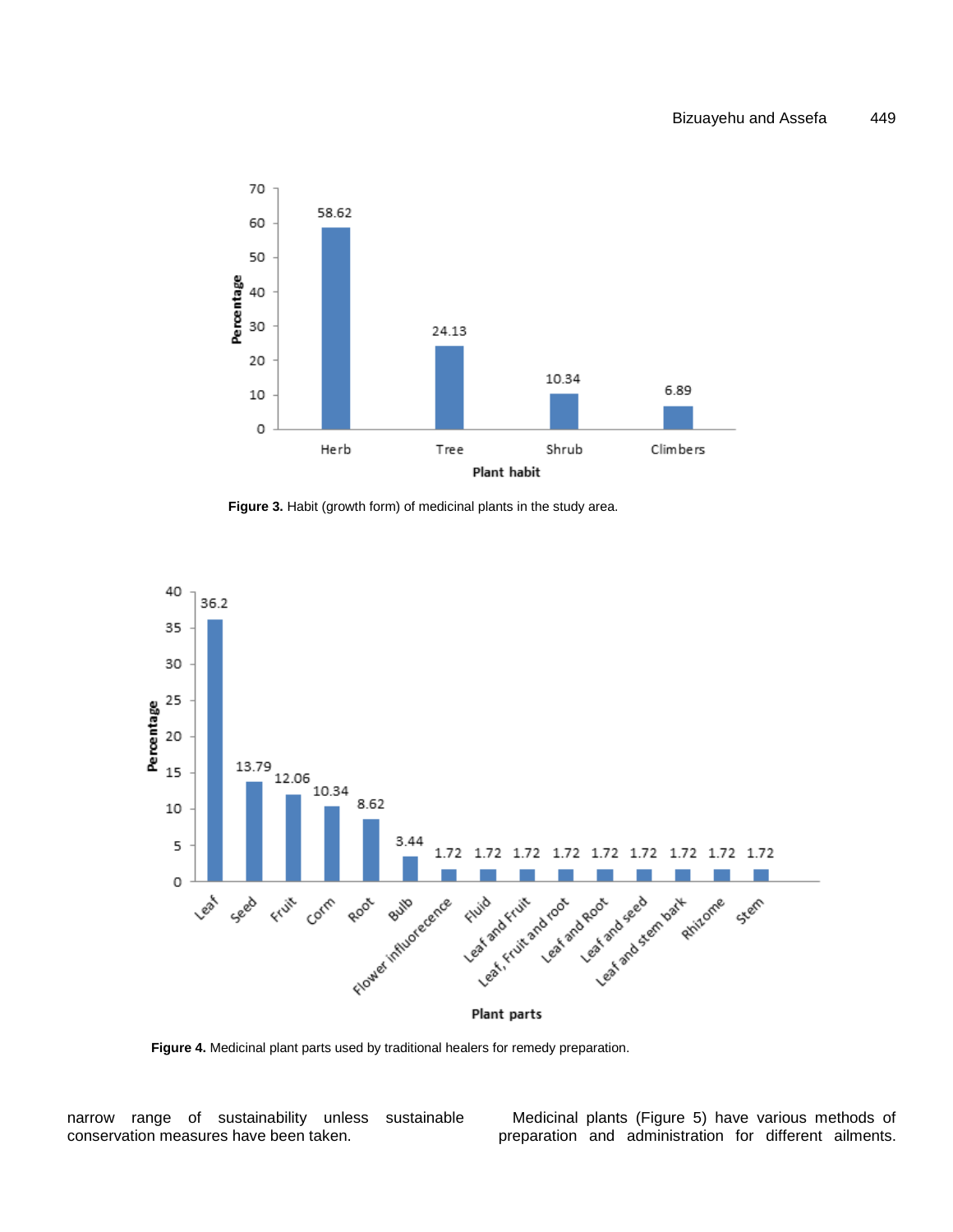

**Figure 5.** Some medicinal plants of the study site. A. *Nicotina tabacum*, B. *Carica papaya* L., C. *Clerodendrum myricoides* (Hochst) Vatke*,* D. *Ocimum lamiifolium*, E. *Enset ventricosum*, F. *Allium sativum*, *G. Ruta chalepensis.*

**Table 1.** Common human ailments in the study area.

| Disease type (local name) | <b>Frequency</b> |  |  |  |  |
|---------------------------|------------------|--|--|--|--|
| Malaria (weba)            | 30               |  |  |  |  |
| Common cold (gunfan)      | 21               |  |  |  |  |
| Bloating (Shimetere)      | 16               |  |  |  |  |
| Headache                  | 15               |  |  |  |  |
| Gonorrhea (chebto)        | 12               |  |  |  |  |
| Coldness (kurtmat)        |                  |  |  |  |  |

They are prepared in the form of concoction, decoction, powder, crushed and homogenized in water. The methods vary among the ethnic groups. The preparations are applied through different routes of administration like oral, dermal and nasal. Many human diseases are administered orally followed by dermal and nasal, while livestock ailments are administrated dermal.

# **Human health problems, treatments and herbal preparations**

Over centuries, indigenous people of different localities have developed their own specific knowledge on plant resource use, management and conservation practices (Cotton, 1996). Since ancient times, human beings used plants for the purpose of disease control and prevention. It was believed to be the result of many generations long year experience, careful observations and trial and error experiments and early humans acquired the knowledge on the utilization of plants for disease prevention and curative purposes (Martin, 1995). This indicates that humans are dependent on other organisms and plants for their survival. This close interaction of human beings and plants is studied under the field of ethnobotany, which involves traditional diagnosis, collection of raw materials, preparation of remedies and prescription to patients via inspection (Pankhurst, 2001).

In the study area, there were about 37 types of human diseases which can be treated traditionally. According to the data obtained from informants, the most widely distributed ailments include malaria, common cold, bloating (*Shimetere)*, headache, gonorrhea, coldness and others respectively (Table 1). Herbalists reported that malaria is serious and frequently occurring due to the presence of suitable places for mosquitoes breeding. This was different from the work by (Yalew et al., 2012) at which diarrhoea was recorded to be a dominant human ailment. Herbalists use different diagnosis and treatment methods depending on the type of the ailment. They commonly diagnose each type of health problem by an interview and visual inspection of the patient.

Patients or their attendants are commonly interviewed for symptoms observed and the duration of the health problem. Changes in overall look and body temperature are visually inspected by the practitioner and the remedy is prescribed. Internal ailments are commonly treated by drinking herbal preparations, while headaches and fever is by steam bath and vapor inhalation.

The accidental health problems such as bone fracture (for both human and livestock) can be treated by washing, joining, covering with clean white cloth and by the stem of *Arundo donax* and then tying with smooth rope for three successive days (repeated until recovery). The practitioners ordered the patient to feed on supportive foods such as Enset local clones (*Astara, Guarye, Kemnar, Senyera* and *Dere), Eragrostis tef*. (zurocc) frottes, *Hordum vulgare* L., and others for the bone to recover.

# **Preference ranking of medicinal plants used for the treatment of malaria**

Preference ranking was conducted on six medicinal plants by the selected key informants (Table 2). The informants were asked to preferentially rank the medicinal plants based on their effectiveness against malaria and give number 6 for most effective and number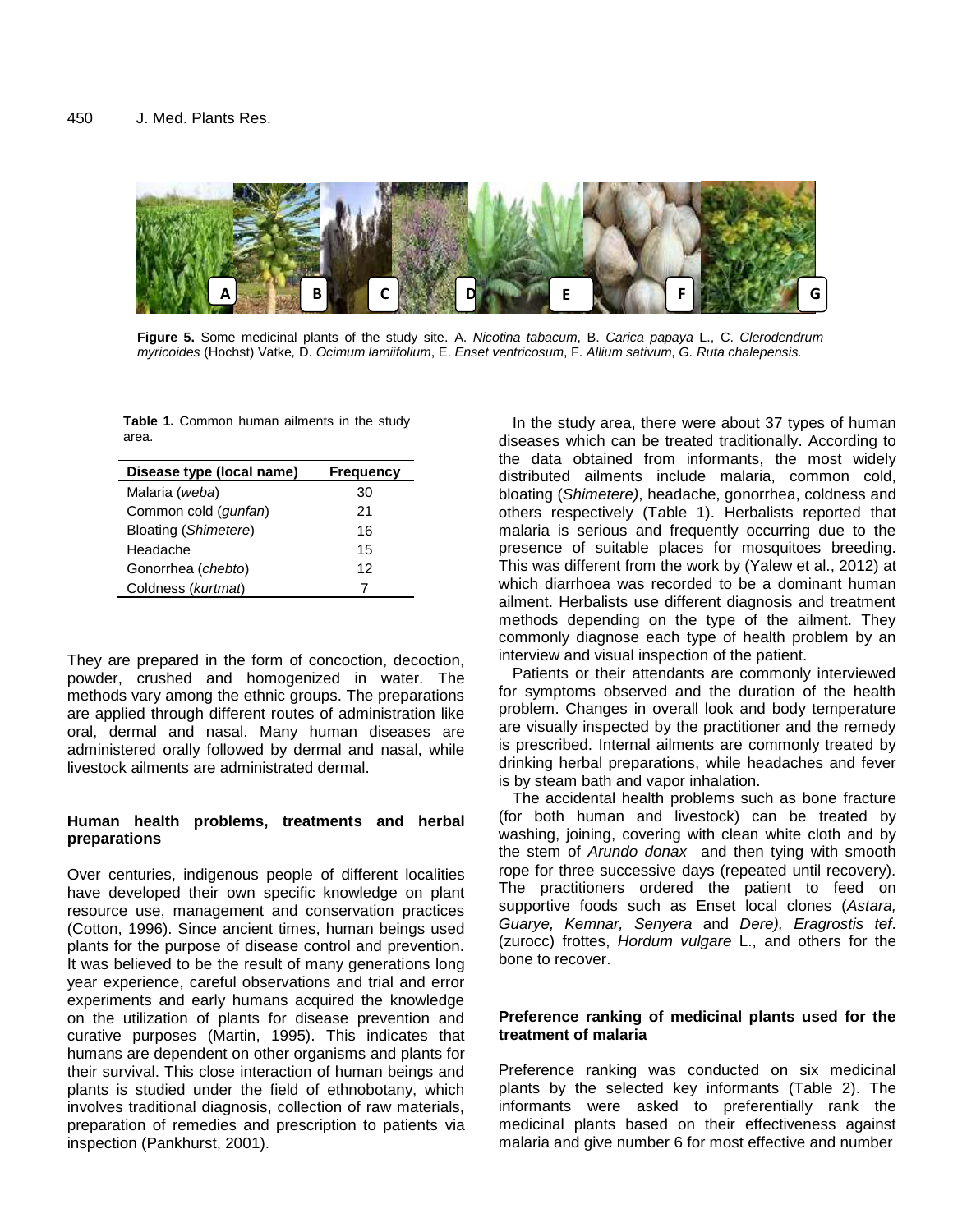|                         | Herbalists labelled with A to J |   |   |   |   |   |   |   |   |   |       |      |
|-------------------------|---------------------------------|---|---|---|---|---|---|---|---|---|-------|------|
| <b>Medicinal plants</b> | A                               | в | C | D | Е |   | G | н |   | u | Total | Rank |
| Allium sativum          | 4                               | 3 | 3 |   | 4 | 3 | 4 | 5 | 5 | 5 | 39    | 3    |
| Carica papaya           | 6                               | 4 | 6 | 5 | 6 | 4 | 6 | 6 | 3 | 6 | 52    |      |
| Croton macrostachys     |                                 |   |   |   |   | 2 |   |   |   |   | 15    | 6    |
| Hagenia abyssinica      | 3                               |   | 4 |   | 3 |   |   | っ |   |   | 20    | 5    |
| Justica schimperiana    | 6                               |   | 4 |   | 6 | 3 |   | 6 |   |   | 36    |      |
| Ruta chalepensis        | 5                               | 5 | 5 | 6 | 5 | 5 | 5 |   |   |   | 48    |      |

**Table 2.** Preference ranking of medicinal plants used to treat malaria.

Foot note:  $(6 =$  excellent,  $5 =$  very good,  $4 =$  good,  $3 =$  less good,  $2 =$  less used,  $1 =$  least used).

**Table 3.** Average score of direct matrix ranking of 6 medicinal plants with uses besides medicinal effect.

| Use diversity | Carica<br>papaya | <b>Enset</b><br>ventricosum | Cordia<br>africana | <b>Ruta</b><br>chalapensis | Hagenia<br>abyssinica | <b>Zingiber</b><br>officinale |
|---------------|------------------|-----------------------------|--------------------|----------------------------|-----------------------|-------------------------------|
| Food          | 5                | 5                           |                    | 4                          |                       |                               |
| Medicine      | 4                |                             |                    | 5                          |                       | 3                             |
| Market        | 5                |                             | 5                  |                            |                       | 5                             |
| Construction  | ົ                |                             | 5                  |                            |                       | 0                             |
| Firewood      | っ                |                             | 5                  |                            | 5                     | 0                             |
| Total         | 180              | 170                         | 190                | 150                        | 160                   | 120                           |
| Rank          | 2 <sub>n</sub>   | 3 <sup>rd</sup>             | ⊿ st               | $5^{\text{th}}$            | 4 <sup>th</sup>       | 6 <sup>th</sup>               |

 $5 =$  Best,  $4 =$  very good,  $3 =$  good,  $2 =$  less used,  $1 =$  least used.

1 for the least effective. The informant consensus reveals that *Carica papaya* occupies the first rank followed by *Ruta chalepensis*, *Allium sativum, Hagenia abyssinica Croton macrostachys* and *Justica schimperiana*. This study is contrary to the work done by (Seifu, 2004) that *Aloe* sp., *Balanites rotundifolia, Moringa oleifera* and *Salvadora persica* occupy the dominant rank. This was due to the herbalists engagement where indigenous varies across culture and ethnic group.

## **Medicinal plants used to treat livestock health problems**

The informants reported that there are about 27 different livestock indigenously treated diseases in the study area. The herbalists use different herbal preparations to treat such livestock health problems. Black leg, skin cancer and infection, diarrhoea, bloating (*Shimetere*), bone fracture and dry cough were reported as the most popular livestock ailments. The most widely known medicinal plants used to treat such ailments include *Nicotina tabacum, Citrus aurantiifolia, Eucalyptus globulus, Enset*  local clones, and others. This contradicts the work of (Seifu, 2004) including *Calotropis procera, Kanahia laniflora, Jatropha glauca* and other species which were effective in treating livestock ailments. Such variation was obtained because traditional indigenous practices vary among culture as well as ethnic group.

The percentage analysis of medicinal plants for the curative and preventive value of human, livestock and both ailments indicates that most medicinal plants (63.79%) are used for human health problem, 5.17% for livestock, and about 31.03% for both human and livestock ailments (Figure 6).

# **Medicinal plants used for purposes other than medicinal value**

In Cheha district, majority of the inhabitants rely on homegarden plants for various purposes such as forage, medicine, firewood, charcoal, construction, shade, socio economic value and food. The medicinal plants that were investigated for other values than medicinal effect, includes *Carica papaya*, *Citrus aurantiifolia*, *Enset* local clones, *Zingiber officinale*, *Allium cepa, Allium sativum*,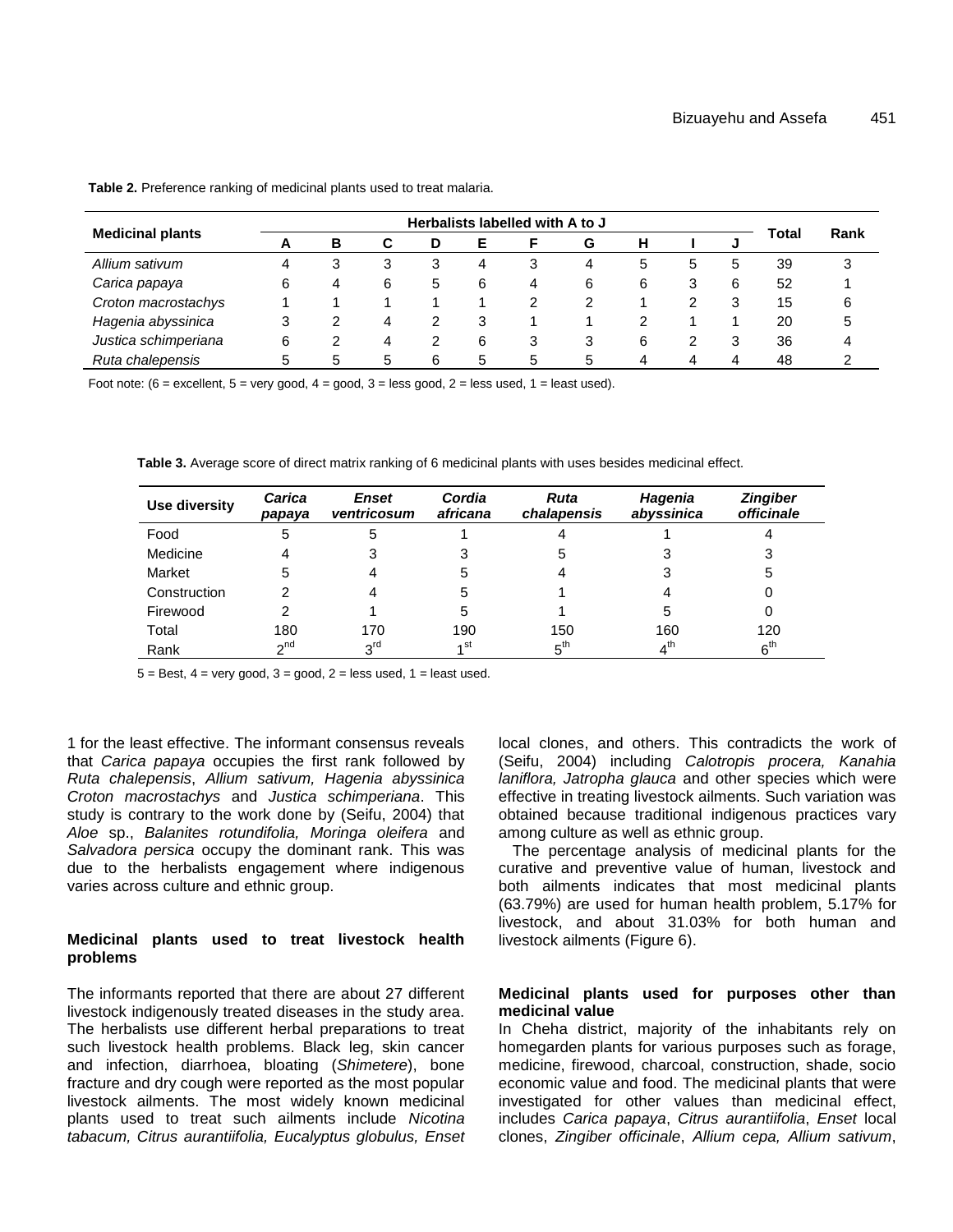

**Figure 6.** Percentage distribution of medicinal plants to treat human and livestock ailments.

*Citrus medica*, *H. abyssinica, Vernonia amygdalina*, *Ruta chalepensis* and *Cordia africana*. The informant consensus indicates that *Cordia africana, C. papaya* and *Enset ventricosum* occupy the first third rank, respectively followed by others. These medicinal plants have other values such as food and fodder, spice, fire wood, charcoal, house hold construction, fiber, timber production, socio economic use and others. Direct matrix ranking was done to compare these values of the selected multipurpose medicinal plants (Table 3).

# **Threats to medicinal plants and conservation practices**

# *Threats to medicinal plants*

Threat is the status or the position of a species which determines whether it will survive or be extinct in the future. In the study area, different threat factors were mentioned by the informants. The major factors arise mostly from anthropogenic causes via agricultural expansion which accounts for about 66.66%, deforestation 50%, firewood and charcoal production 50% and over utilization 33.33%. Most multipurpose medicinal plants have higher risk of threat. This study somehow differ from the work described in (Lulekal et al., 2008) in which deforestation accounts for the highest rank of the threat factor followed by agricultural expansion and fire wood requirement. The medicinal plants that were recorded in the study area to be threatened includes: *Echinops kebericho, Croton macrostachys*, *Cordia Africana* and *Dodonaea angustifolia* L.f*.* Medicinal plants such as *H. abyssinica*  and *Withania somnifera* were recorded to be extinct from the sub city.

# **Conservation practices of medicinal plants**

Conservation is the wise and proper utilization of resources without retarding their future existence (Cunninghum, 1996). The conservation practice of medicinal plants was observed to be good in the study area as compared to other studies. This was because about 65.51% of them were recorded to be obtained from homegarden which implies that the societies developed a habit of *ex situ* conservation. In addition, it assures that medicinal plants to be transferred to the future generation without being endangered. Some medicinal plants have to be conserved *in situ* due to difficulty in domestication and management (Zemede, 2001; Kelbessa et al., 1992). Furthermore, the presence of 29.31% of medicinal plants in the wild shows that the herbalists also harvest considerable amount of plants which introduces a risk of reduction in the wild population*.* Some plants (5.17%) are also found in both wild and homegarden (cultivated species e.g. *C. papaya, Coffea arabica, Persea americana, Enset* local clones*, Ruta Chalapensis, Allium sativum* and others)*.*

# **Conclusion**

Ethiopia is an agrarian country characterized by a wide range of ecological, climatic and edaphic factors. This variation allows it to have a diversified fauna and flora distribution. The result of this study shows that there is high diversity of medicinal plant providing both curative and preventive value for human and livestock ailments. Most of the medicinal plants were collected from homegarden, which implies better achievement of *ex situ*  conservation and the societies developed the habit of cultivating plant resources which ensure their continuity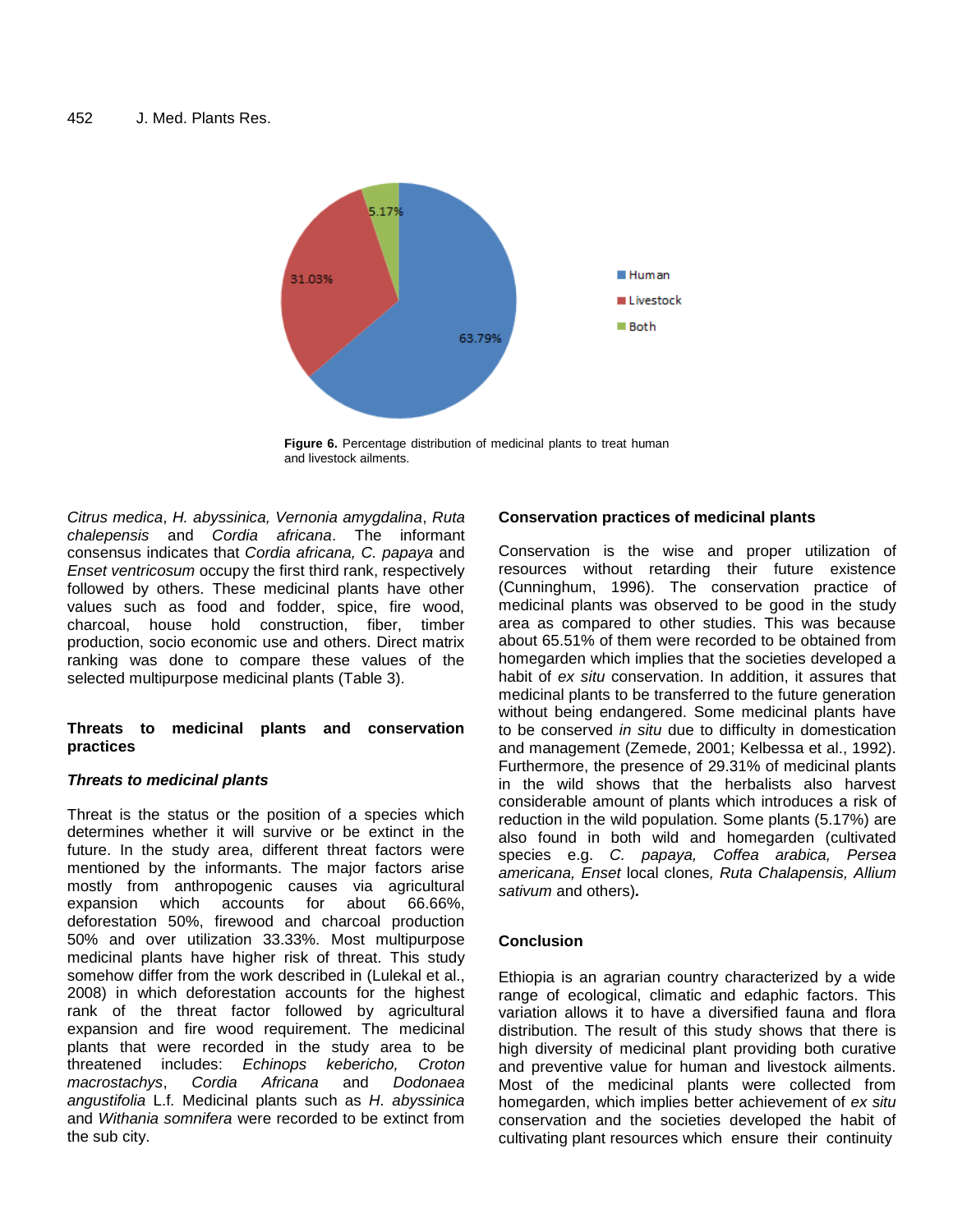for future generations. Even if most of them have no educational background, herbalists inspect patients and prescribe the traditional medicine having no guide book. Young herbalists are rare and this will lead to the loss of indigenous knowledge through time. Therefore, the government and concerned institutions should give greater emphasis and create awareness on the role of indigenous knowledge and traditional medicine, also researchers should forward a new look towards traditional medicine and medicinal plants.

# **RECOMMENDATIONS**

According to the result of the study, the following recommendations are forwarded.

1. Greater emphasis should be given to the traditional medicine and traditional medicinal plants in the study area.

2. The indigenous knowledge and skill of traditional medicine practitioners must be encouraged, protected, documented and supported with scientific approaches which could be the way through which they could exercise their knowledge broadly and make it sustainable for future generations.

3. The traditional medicine practitioners shall be supported by the government by providing funds, land for cultivating medicinal plants and assisting their activities with professional quidance helps and benefit from the task they perform by their indigenous knowledge.

4. The traditional healers association should be established even at the zone level because it will create suitable and hostile environment to the traditional healers.

5. Broad conservation measures should be established to ensure the sustainability of multipurpose and widely used medicinal plants as well as the whole natural resources in the study area.

The district Agricultural and Natural Resource Management Office should raise awareness to the societies to develop the habit of cultivating plants in home-gardens which helps to conserve medicinal plants and their associated indigenous knowledge. The researchers should have introduced a positive insight towards the study area.

# **CONFLICT OF INTERESTS**

The authors have not declared any conflict of interests.

### **ACKNOWLEDGEMENTS**

The authors are grateful to the Cheha district

administration and traditional medicinal practitioners for their hospitality, respect and kind response to the inquiries on the information regarding medicinal plants and their devoted experience to keep traditional medicine and indigenous knowledge.

#### **REFERENCES**

Abbink J (1995). Medicinal and ritual plants of Ethiopian south west. An account of recent research. Indigenous Knowl. Dev. Monitor **3**(2):6-8.

- Abebe D, Ayehu A (1993). Medicinal plants and enigmatic health practices of Northern Ethiopia. Available at: [https://books.google.com.ng/books/about/Medicinal\\_plants\\_and\\_enig](https://books.google.com.ng/books/about/Medicinal_plants_and_enigmatic_health_pr.html?id=mZ1LAQAAIAAJ&redir_esc=y) [matic\\_health\\_pr.html?id=mZ1LAQAAIAAJ&redir\\_esc=y](https://books.google.com.ng/books/about/Medicinal_plants_and_enigmatic_health_pr.html?id=mZ1LAQAAIAAJ&redir_esc=y)
- Agricultural office of Gubre Sub city (2013). Annual office report document, unpublished.
- Cotton CM (1996). Ethnobotany: Principles and Applications. John Wiley and Sons Ltd; Manchester, England. pp. 347-374.
- Cunninghum AB (1996). People, park and plant use: recommendations for multiple-use zones and development alternatives around Bwindi Impenetrable National Park, Uganda. In: people and Plant, Working paper 4. UNESCO, Paris. Agricultural office of Gubre sub city. pp. 18- 25.
- Ghanthi KS, Manickam VS (2008). Ethnobotanical Utilization of Poecilineron pauciflorum Bedd. by the Kani Tribes of Agasthiamalai, Western Ghats, Tamil Nadu, India. Ethnobot. Leaflets 12:719-722.
- Giday M, Asfaw Z, Woldu Z (2009). Medicinal plants of the Meinit ethnic group of Ethiopia: an ethnobotanical study. J. Ethnopharmacol. 124(3):513-521.
- Govaerts R (2001). How many species of seed plants are there?. Taxon 50(4):1085-1090.
- Katewa SS (2009). Indigenous people and forests: Perspectives of an ethnobotanical study from Rajasthan (India). Herbal drugs: Ethnomedicine to modern medicine. pp. 33-56.
- Kelbessa E, Demissew S, Woldu Z, Edwards S (1992). Some threatened endemic plants of Ethiopia. The status of some plants in parts of tropical Africa. pp. 35-55.
- Lulekal E, Kelbessa E, Bekele T, Yineger H (2008). An ethnobotanical study of medicinal plants in Mana Angetu District, southeastern Ethiopia. J. Ethnobiol. Ethnomed. 4(1):10.
- Martin GJ (1995). Ethnobotany: A method manual. Champan and Hall, London, UK. pp. 267-347.
- Mohan VR, Rajesh A, Athiperumalsami T, Sutha S (2008). Ethnomedicinal Plants of the Tirunelveli District, Tamil Nadu, India. Ethnobot. Leaflets 12:79-95.
- Pankhurst R (1990). An introduction to medical history of Ethiopia. Trenton, New Jersy: The Red sea Press. Available at: [http://www.meleszenawi.com/wp-content/uploads/2013/04/The-](http://www.meleszenawi.com/wp-content/uploads/2013/04/The-Manual-of-Ethiopian-Medical-History.pdf#page=10)[Manual-of-Ethiopian-Medical-History.pdf#page=10](http://www.meleszenawi.com/wp-content/uploads/2013/04/The-Manual-of-Ethiopian-Medical-History.pdf#page=10)
- Pankhurst R (2001). The status and availability of oral and written knowledge on traditional and health care in Ethiopia. In proceedings of National workshop on Biodiversity conservation and Sustainable use of medicinal plants in Ethiopia . 28 April-01 May, 1998.IBCR: Addis Ababa, Ethiopia. pp. 92-106.
- Quanah N (1998). Biocultural diversity and integrated health care in Madagascar. Nature Resourc. 30:18-22.
- Schippmann U, Leaman DJ, Cunningham AB (2002). Impact of cultivation and gathering of medicinal plants on biodiversity: global trends and issues. Biodiversity and the ecosystem approach in agriculture, forestry and fisheries. Available at: [https://www.researchgate.net/profile/Uwe\\_Schippmann2/publication/2](https://www.researchgate.net/profile/Uwe_Schippmann2/publication/265157471_Impact_of_Cultivation_and_Gathering_of_Medicinal_Plants_on_Biodiversity_Global_Trends_and_Issues/links/553f24b60cf294deef7193d9.pdf) [65157471\\_Impact\\_of\\_Cultivation\\_and\\_Gathering\\_of\\_Medicinal\\_Plant](https://www.researchgate.net/profile/Uwe_Schippmann2/publication/265157471_Impact_of_Cultivation_and_Gathering_of_Medicinal_Plants_on_Biodiversity_Global_Trends_and_Issues/links/553f24b60cf294deef7193d9.pdf) [s\\_on\\_Biodiversity\\_Global\\_Trends\\_and\\_Issues/links/553f24b60cf294](https://www.researchgate.net/profile/Uwe_Schippmann2/publication/265157471_Impact_of_Cultivation_and_Gathering_of_Medicinal_Plants_on_Biodiversity_Global_Trends_and_Issues/links/553f24b60cf294deef7193d9.pdf) [deef7193d9.pdf](https://www.researchgate.net/profile/Uwe_Schippmann2/publication/265157471_Impact_of_Cultivation_and_Gathering_of_Medicinal_Plants_on_Biodiversity_Global_Trends_and_Issues/links/553f24b60cf294deef7193d9.pdf)
- Seifu T (2004). Ethnobotanical and ethnopharmaceutical studies on